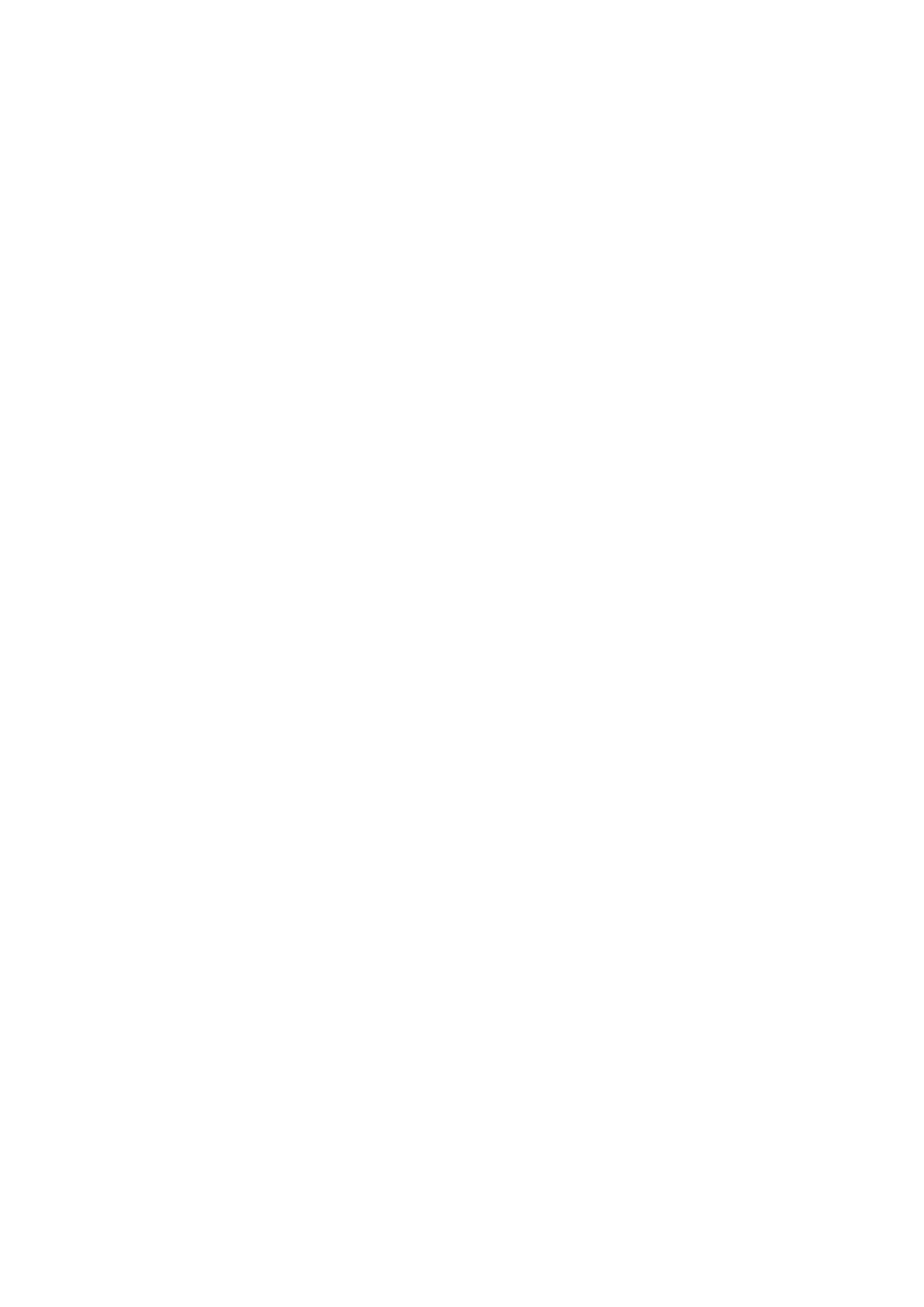*I certify that this public bill, which originated in the Legislative Assembly, has finally passed the Legislative Council and the Legislative Assembly of New South Wales.*

> *Clerk of the Legislative Assembly. Legislative Assembly, Sydney, , 2011*



New South Wales

# **Liquor Amendment (3 Strikes) Bill 2011**

Act No , 2011

An Act to amend the *Liquor Act 2007* to introduce a 3 strikes disciplinary system for licences in respect of premises on which multiple breaches of that Act have occurred; and for other purposes.

*I have examined this bill and find it to correspond in all respects with the bill as finally passed by both Houses.*

*Assistant Speaker of the Legislative Assembly.*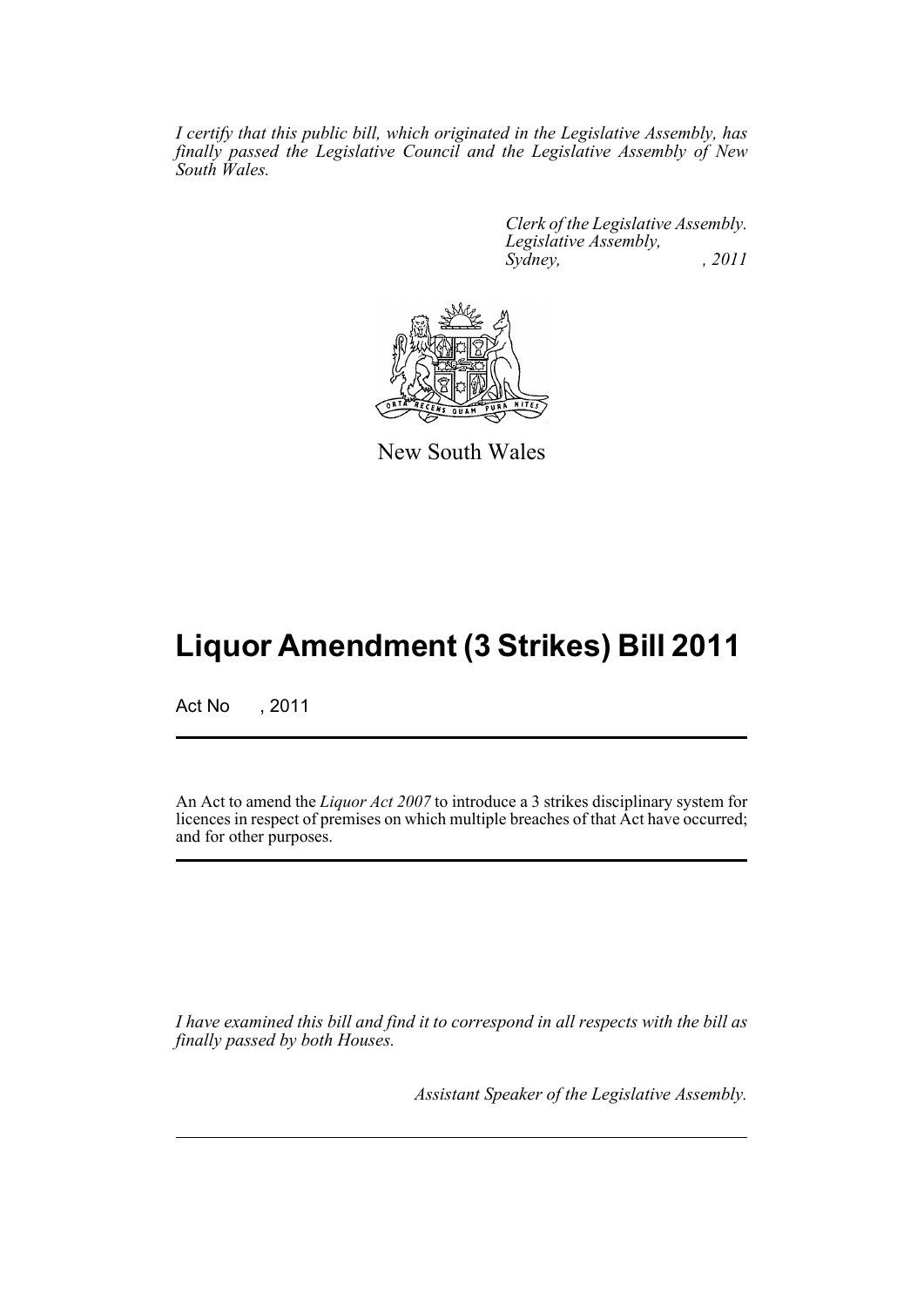Clause 1 Liquor Amendment (3 Strikes) Bill 2011

# <span id="page-3-0"></span>**The Legislature of New South Wales enacts:**

### **1 Name of Act**

This Act is the *Liquor Amendment (3 Strikes) Act 2011*.

### <span id="page-3-1"></span>**2 Commencement**

This Act commences on a day or days to be appointed by proclamation.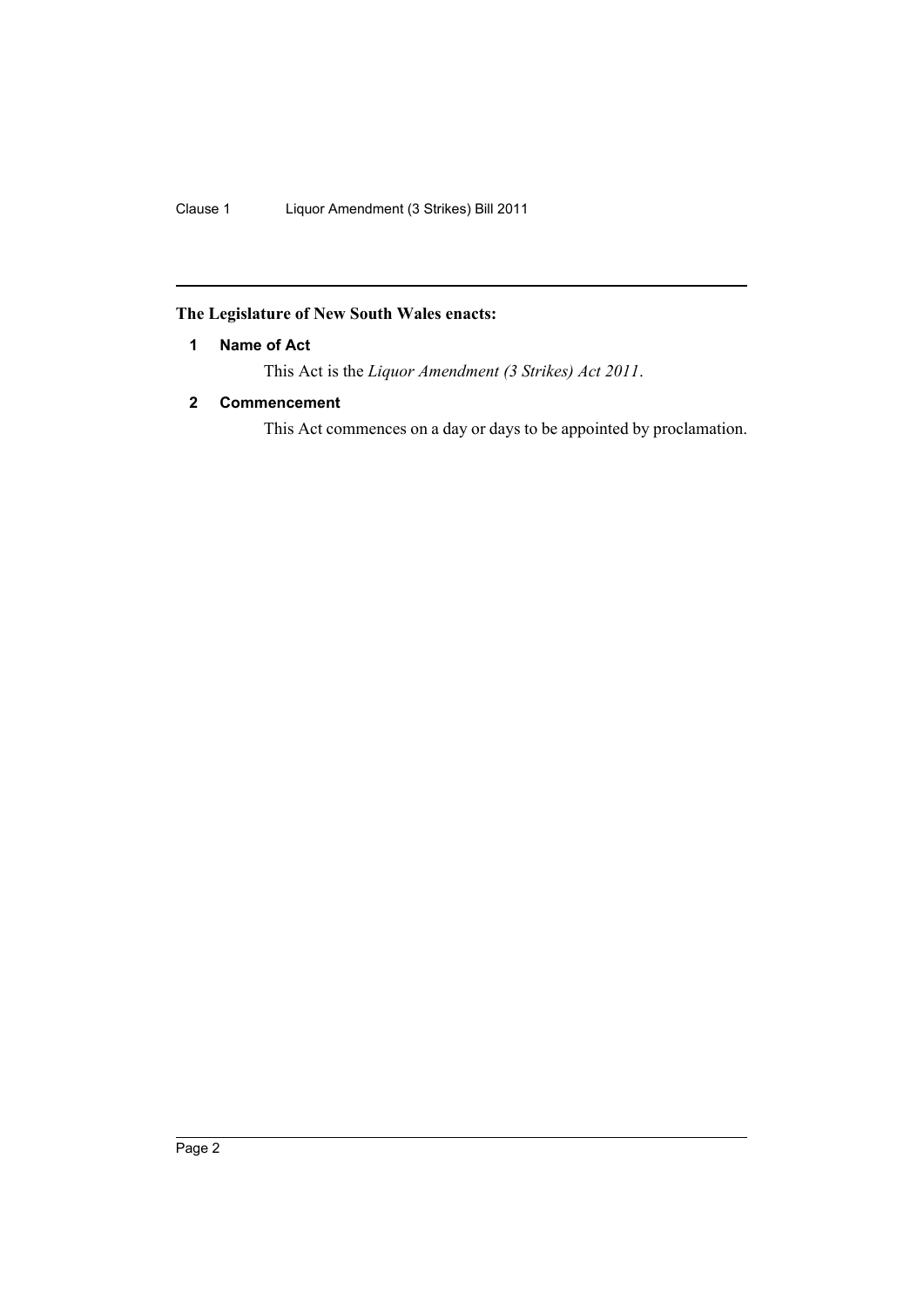Amendment of Liquor Act 2007 No 90 Schedule 1

# <span id="page-4-0"></span>**Schedule 1 Amendment of Liquor Act 2007 No 90**

#### **[1] Section 102A**

Insert after section 102:

#### **102A Director-General may restrict or prohibit activities that encourage misuse or abuse of liquor**

- (1) The Director-General may, by notice in writing given to a licensee, restrict or prohibit the licensee carrying on, or permitting on the licensed premises, any activity specified or described in the notice that, in the opinion of the Director-General, is likely to encourage misuse or abuse of liquor (such as binge drinking or excessive consumption).
- (2) A licensee who, without reasonable excuse, fails to comply with a notice under this section is guilty of an offence. Maximum penalty: 50 penalty units.

#### **[2] Part 9A**

Insert after Part 9:

# **Part 9A Disciplinary action—3 strikes**

#### **Division 1 Preliminary**

#### **144A Part does not limit Part 9**

This Part does not limit the operation of Part 9.

#### **144B Definitions**

In this Part:

*business owner*, in relation to a licence, means an owner of the business carried on under the licence.

*prescribed offence*, in relation to a licence, means an offence against any of the following provisions of this Act (or a provision of this Act or the regulations that is prescribed by the regulations) that was committed on or in relation to the premises to which the licence relates:

(a) section 9 (sale or supply of liquor contrary to licence), but only where the offence relates to the sale or supply of liquor on or in relation to the premises outside of the trading hours for those premises,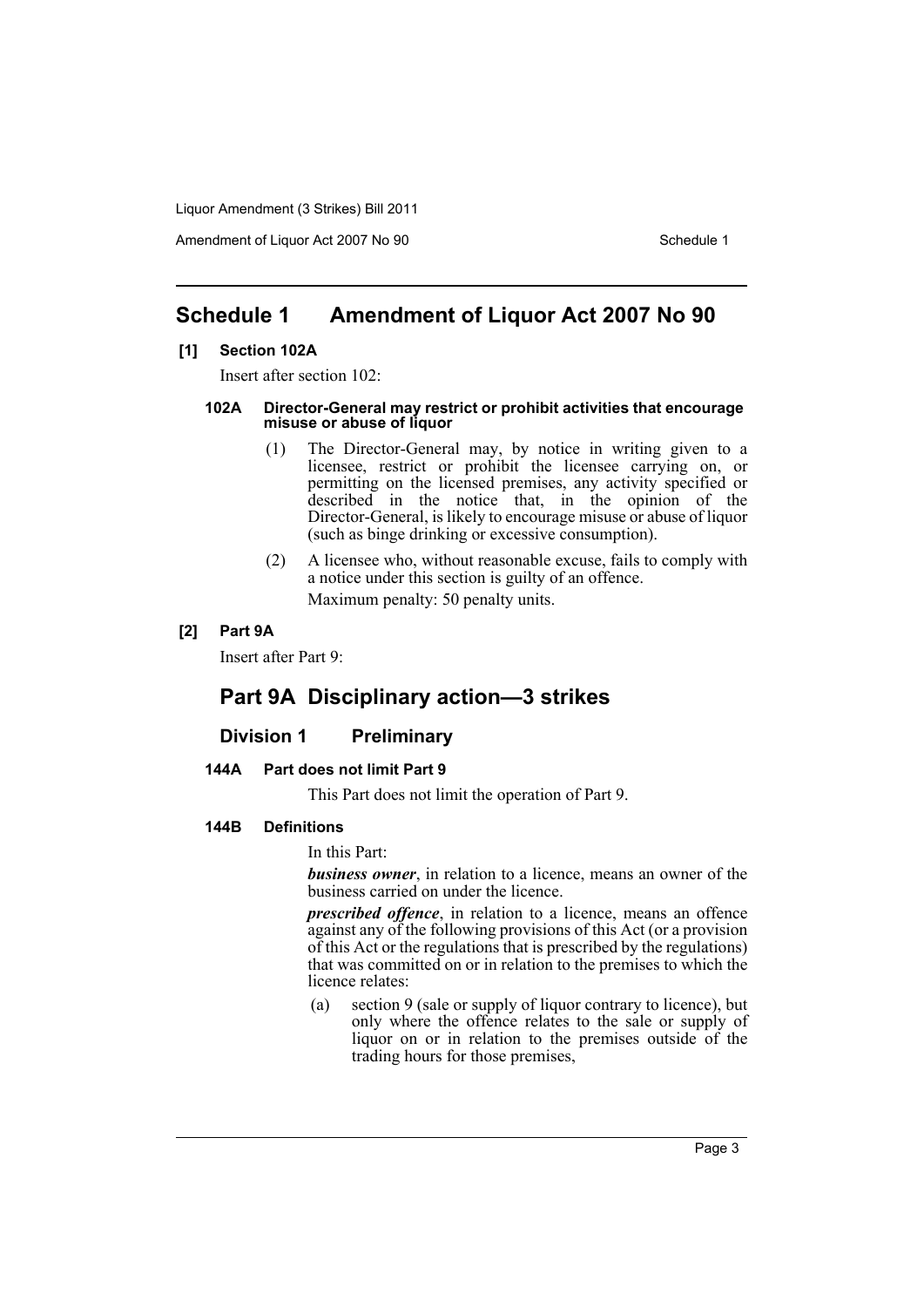- (b) section 11 (2) (breach of licence condition) but only in respect of conditions imposed under section 144E or clauses 2A–5 or 7 of Schedule 4,
- (c) section 73 (1) (a) or (b) (permitting intoxication or indecent, violent or quarrelsome conduct),
- (d) section 73 (2) (selling or supplying liquor to an intoxicated person),
- (e) section 74 (1) (b) or (2) (permitting the sale, possession or use of a prohibited plant or drug),
- (f) section 75 (3) (failure to comply with a direction given by the Director-General),
- (g) section 82 (6) (failure to comply with a short-term closure order),
- (h) section 84 (7) (failure to comply with a long-term closure order),
- (i) section 102A (2) (failure to comply with a notice issued by the Director-General),
- (j) section 117 (1), (2) or (8) (selling or supplying liquor to a minor or allowing such sale or supply),
- (k) section 149 (licensees and managers liable for act of employees etc) in respect of a contravention of section 73 (2), 75 (3) or 117 (1) or (2).

*relevant person*, in relation to a licence, means the licensee or manager of the premises to which the licence relates.

*remedial action* means any action that the Director-General or the Authority is authorised or required to take under section 144E or 144F.

*reviewable decision* means a decision under Division 2.

#### **144C Committing a prescribed offence**

- (1) For the purposes of this Part, a person commits a prescribed offence if:
	- (a) a court convicts the person for the offence (whether or not it imposes any penalty), or
	- (b) an amount is paid under a penalty notice in respect of the offence.
- (2) However, an offence is taken not to have been committed if the conviction for the offence is overturned on appeal and, in such a case, any strike based on the conviction is revoked and any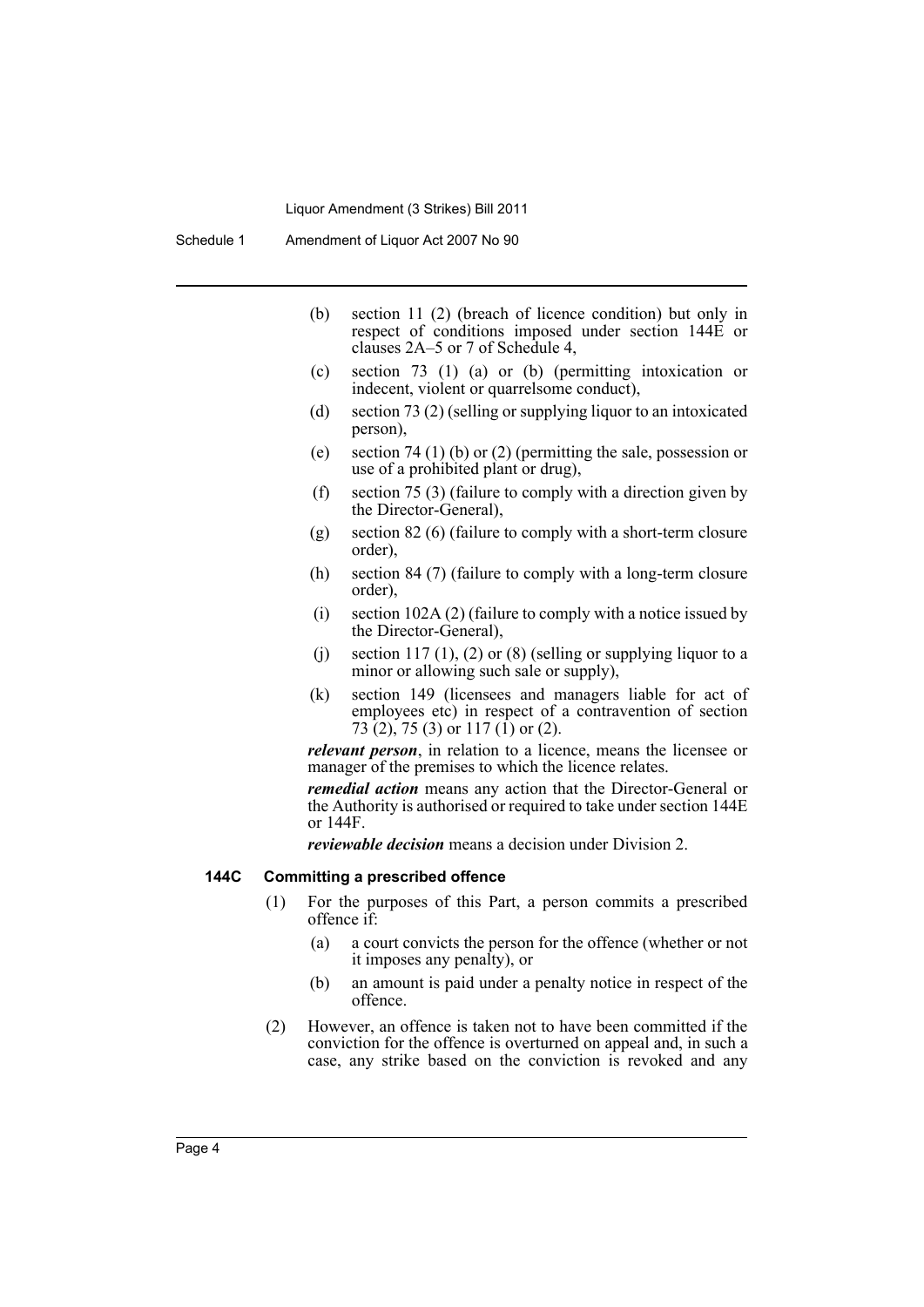Amendment of Liquor Act 2007 No 90 Schedule 1

remedial action taken as the result of the strike ceases to have effect.

(3) Prescribed offences that are committed in relation to a particular licence within a single 24 hour period are taken, for the purposes of this Part, to be a single prescribed offence.

#### **Division 2 Strikes**

#### **144D Incurring strikes**

- (1) A first strike is incurred in respect of a licence if no other strike is in force in respect of the licence and a relevant person in relation to the licence commits a prescribed offence.
- (2) A second strike is incurred in respect of a licence if:
	- (a) a relevant person in relation to the licence commits a prescribed offence, and
	- (b) one strike was in force in respect of the licence when the offence was committed, and
	- (c) the Director-General decides that a second strike should be incurred because of the seriousness of any harm that may have resulted from, or been associated with, the commission of the offence.
- (3) A third strike is incurred in respect of a licence if:
	- (a) a relevant person in relation to the licence commits a prescribed offence, and
	- (b) 2 strikes were in force in respect of the licence when the offence was committed, and
	- (c) the Authority decides that a third strike should be incurred taking the following into account:
		- (i) the seriousness of any harm that may have resulted from, or been associated with, the commission of the offence,
		- (ii) any other matter that may be prescribed by the regulations.
- (4) A strike comes into force on the day on which the offence that caused the strike was committed.
- (5) A strike expires on the day occurring 3 years after the day on which it comes into force.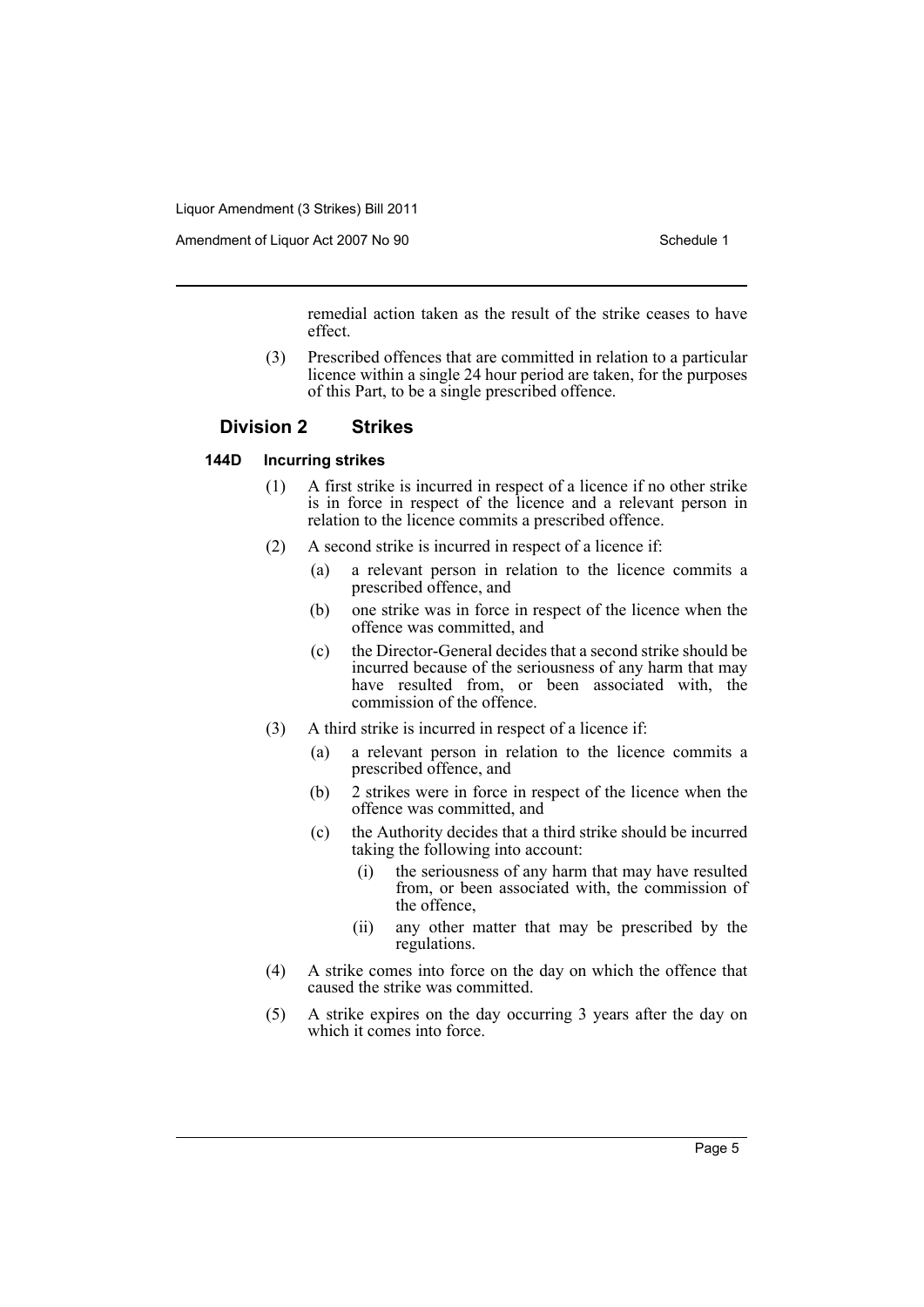Schedule 1 Amendment of Liquor Act 2007 No 90

(6) The expiration of a strike does not affect the continued operation of remedial action taken under this Division in respect of the strike.

#### **144E 1 or 2 strikes—remedial action**

- (1) The Director-General may, if 1 or 2 strikes are in force in respect of a licence, impose conditions on the licence relating to any one or more of the following:
	- (a) the use of plans of management and incident registers in respect of the licensed premises,
	- (b) the prohibition of the use of glass or other breakable containers on the licensed premises,
	- (c) the engagement of persons to promote the responsible service of alcohol at the licensed premises,
	- (d) the notification of persons, by the licensee, that the strike has been incurred,
	- (e) in the case of a club licence—requiring members of the governing body of the club to undergo training,
	- (f) any other matter that may be prescribed by the regulations.
- (2) The Director-General may, if 2 strikes are in force in respect of a licence, impose conditions on the licence relating to any one or more of the following:
	- (a) the persons who may be appointed as a manager of the licensed premises,
	- (b) the implementation of security measures in respect of the licensed premises,
	- (c) the prohibition of the sale or supply of liquor on the licensed premises before 10 am or after 11 pm (or both),
	- (d) the prohibition of patrons entering the licensed premises at certain times,
	- (e) the prohibition of the sale or supply of certain types of liquor on the licensed premises (including liquor with a high alcohol content or liquor that is intended to be consumed rapidly such as a shot),
	- (f) the prohibition of certain types of entertainment on the licensed premises,
	- (g) any other matter that may be prescribed by the regulations.
- (3) The Director-General may vary or revoke a condition imposed under this section at any time.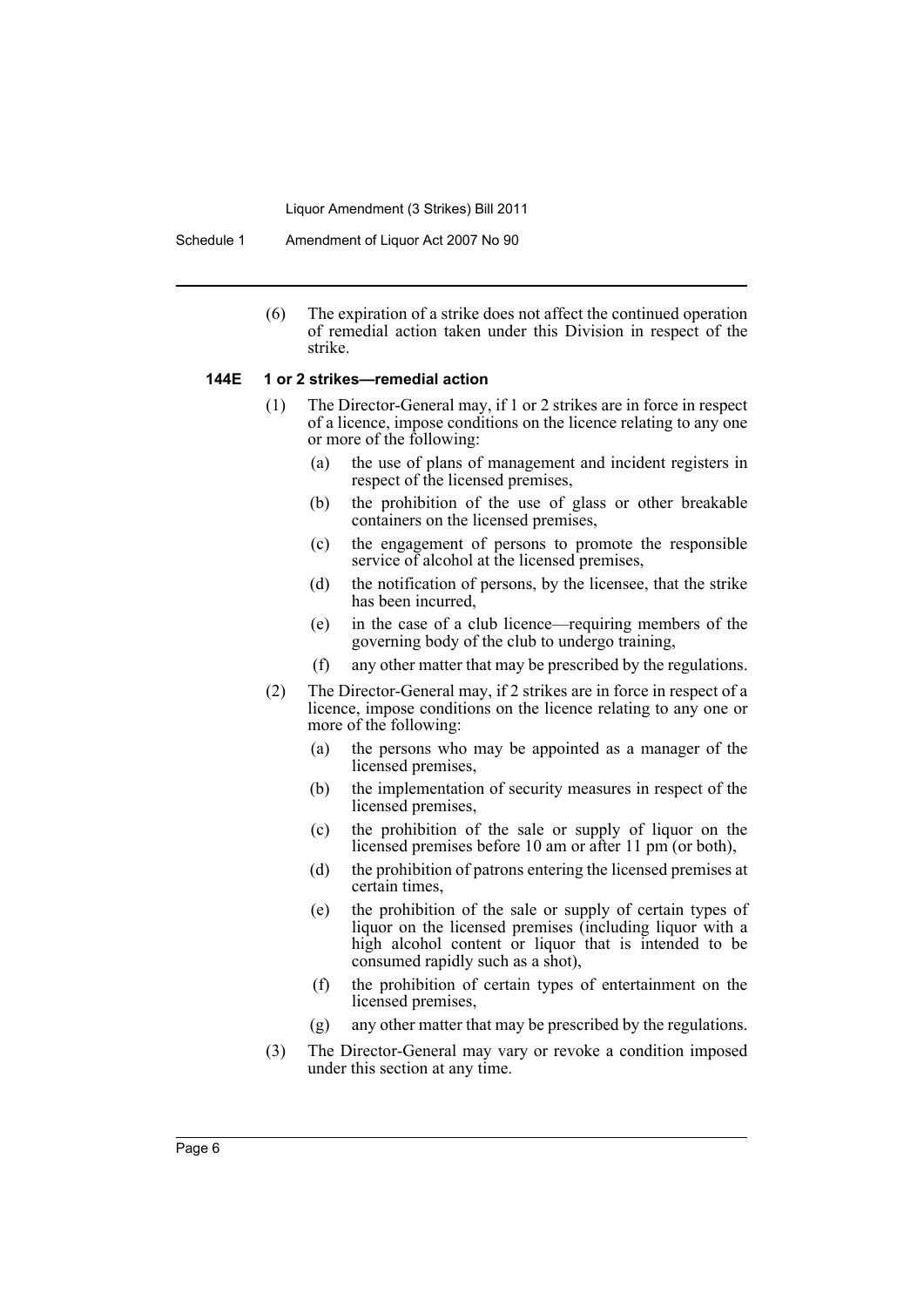Amendment of Liquor Act 2007 No 90 Schedule 1

- (4) The Director-General is not to impose or vary a condition under this section in respect of a licence unless the Director-General is satisfied that the condition (or condition as varied) is a reasonable response to the behaviour that led to any of the strikes being incurred in respect of the licence.
- (5) A condition imposed under this section remains in force until revoked by the Director-General.
- (6) Nothing in this section limits the power of the Director-General to impose, vary or revoke conditions under any other provision of this Act.

#### **144F 3 strikes—remedial action**

- (1) When 3 strikes are incurred in respect of a licence, the Authority must take action under this section for the purpose of preventing the commission of any further prescribed offences by a relevant person in relation to the licence.
- (2) The Authority must also take action under this section for that purpose if the Authority becomes aware that a relevant person in relation to the licence committed a prescribed offence while 3 strikes were in force in respect of the licence.

#### (3) **Licences other than club licences**

If the licence is a licence other than a club licence, the action that the Authority is to take is one or more of the following actions that the Authority considers to be reasonably necessary for the purpose of preventing the commission of any further prescribed offences by a relevant person in relation to the licence:

- (a) suspend the licence for up to 12 months,
- (b) cancel the licence and disqualify (for up to 12 months) any of the following persons from being granted a licence in respect of the premises to which the cancelled licence related (the *subject premises*):
	- (i) any person who was a business owner under the cancelled licence at the time the third strike was incurred,
	- (ii) any close associate of any such business owner,
- (c) disqualify (permanently or for a specified period) any person who was the licensee or manager of the subject premises at the time the third strike was incurred from holding a licence in respect of, or managing, the subject premises or any other licensed premises,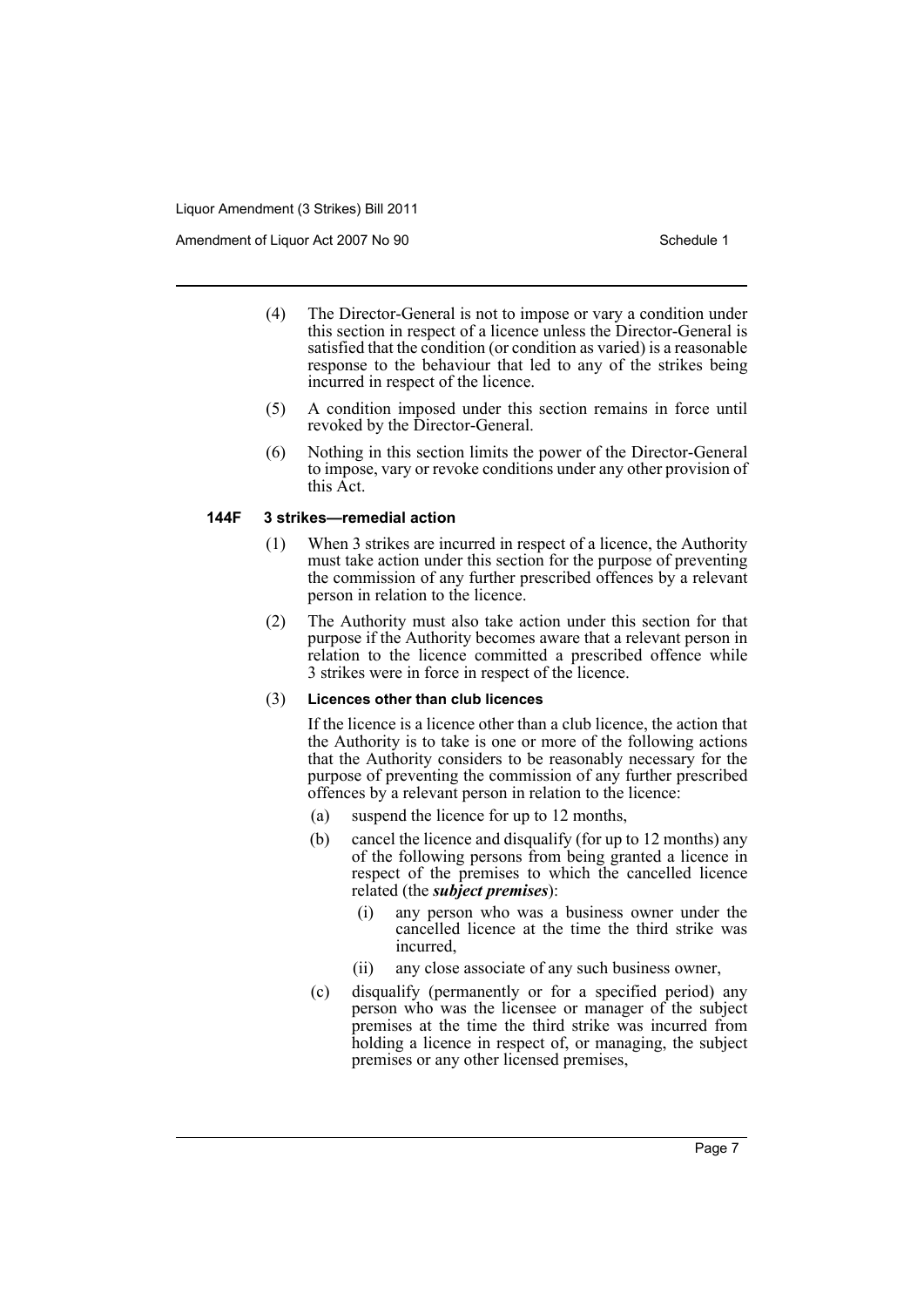Schedule 1 Amendment of Liquor Act 2007 No 90

- (d) impose a condition on the licence, or any subsequent licence issued in respect of the subject premises, that a person who is disqualified under paragraph (c) must not be employed or otherwise engaged as an employee or agent of the licensee or manager of those premises,
- (e) impose, vary or revoke any condition on the licence that is not inconsistent with this Act.

#### (4) **Club licences**

If the licence is a club licence, the action that the Authority is to take is one or more of the following actions that the Authority considers to be reasonably necessary for the purpose of preventing the commission of any further prescribed offences by a relevant person in relation to the licence:

- (a) disqualify (permanently or for a specified period) a person who held any of the following positions at the time the third strike was incurred from holding any of those positions:
	- (i) secretary of the club,
	- (ii) manager of any of the club's premises,
	- (iii) member of the governing body of the club,
- (b) disqualify (permanently or for a specified period) any such person from being the secretary of any other registered club, holding any licence or being appointed to manage any other licensed premises,
- (c) appoint a person to administer the affairs of the club who, on appointment and until the Authority orders otherwise, has, to the exclusion of any other person or body of persons, the functions of the governing body of the club,
- (d) impose a condition on the club licence that a person who is disqualified under paragraph (a) must not be employed or otherwise engaged as an employee or agent of the club or of the manager of any of the club's premises,
- (e) impose, vary or revoke any condition on the club licence that is not inconsistent with this Act.
- (5) Nothing in this section limits the power of the Authority to impose, vary or revoke conditions under any other provision of this Act.
- (6) The Authority may undo any remedial action taken under this section at any time.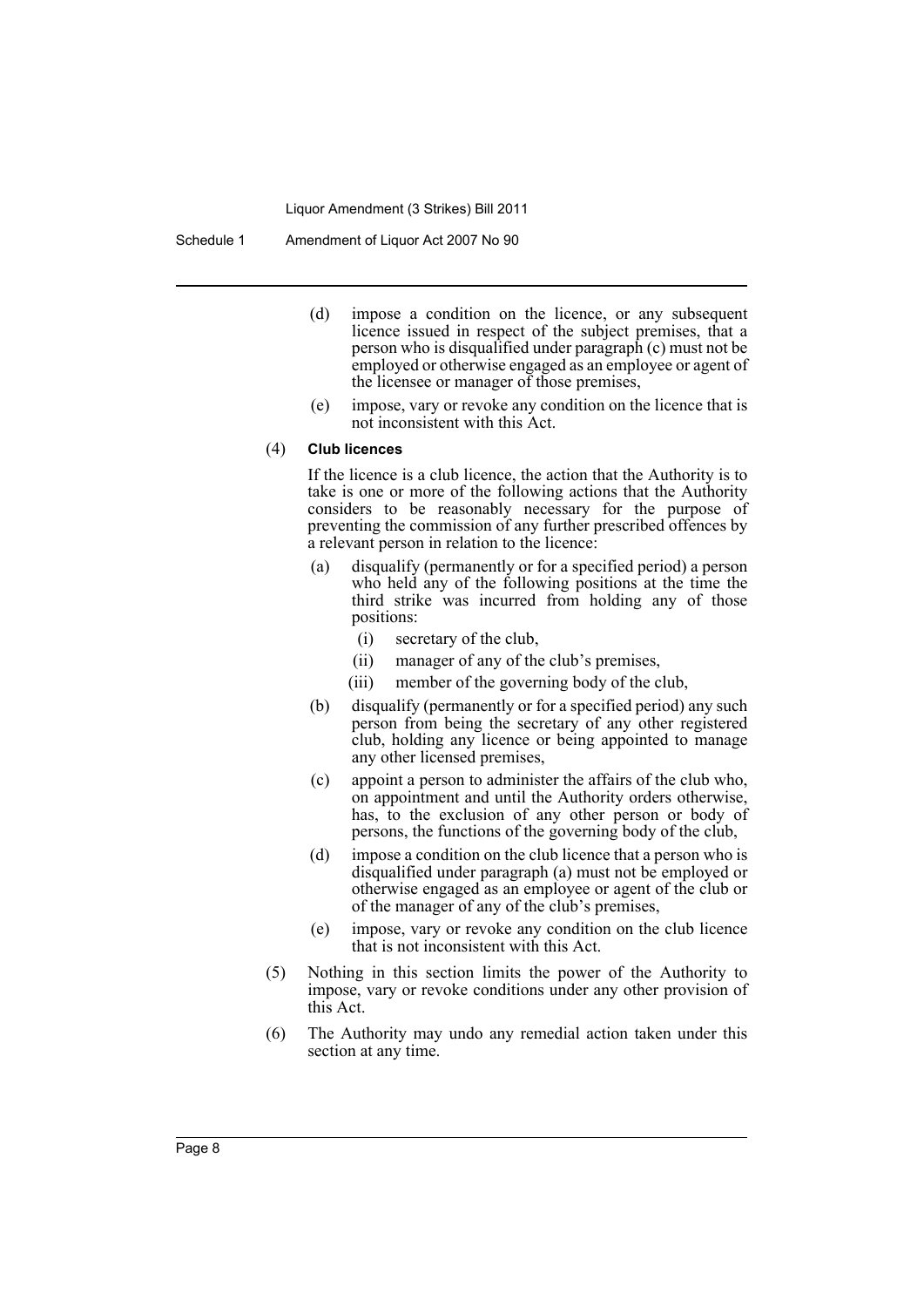Amendment of Liquor Act 2007 No 90 Schedule 1

#### **144G Matters to be considered by Director-General and Authority**

(1) In this section:

- *decision-maker* means the Director-General or the Authority.
- (2) A decision-maker must, when making a reviewable decision in relation to a licence:
	- (a) notify the following persons in writing that the decision-maker is deciding the matter and invite those persons to make a submission within a specified period of at least 21 days:
		- (i) the licensee,
		- (ii) the manager (if any) of the premises to which the licence relates (the *licensed premises*),
		- (iii) if the decision is whether a second or third strike should be incurred—each interested person in the business carried on under the licence (but only if the person's name has been provided to the Authority under section 41 or 55) and the owner of the licensed premises,
		- (iv) if the decision is whether a third strike should be incurred—each former licensee or manager who may be adversely affected by the decision,
		- (v) any other person prescribed by the regulations, and
	- (b) take into account any submissions received before the end of the specified period from any of the following:
		- (i) a person referred to in paragraph (a),
		- (ii) the NSW Police Force,
		- (iii) the Office of Liquor, Gaming and Racing, Department of Trade and Investment, Regional Infrastructure and Services,
		- (iv) the Bureau of Crime Statistics and Research of the Department of Attorney General and Justice, and
	- (c) take into account each of the following to the extent that the decision-maker considers it to be relevant to the decision:
		- (i) whether the licensed premises were declared premises within the meaning of Schedule 4 when the offences that caused a strike are alleged to have been committed,
		- (ii) the size and patron capacity of the licensed premises and how this may impact on the ability of the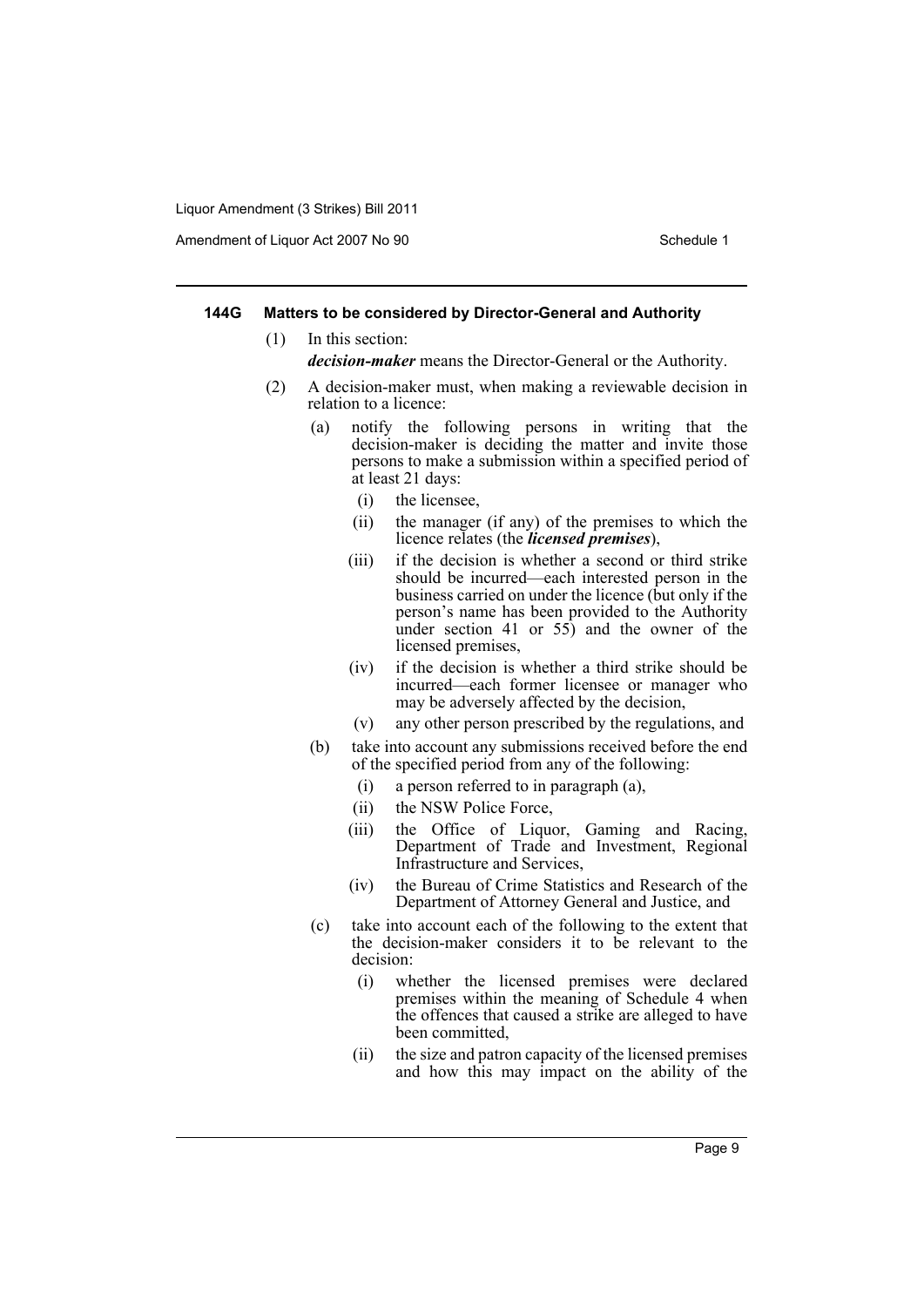Schedule 1 Amendment of Liquor Act 2007 No 90

licensee or manager to prevent the commission of prescribed offences,

- (iii) the history and nature of the commission of prescribed offences by relevant persons in relation to the licence or on or in relation to the licensed premises,
- (iv) the history and nature of violent incidents that have occurred in connection with the licensed premises,
- (v) whether other action would be preferable,
- (vi) whether there have been changes to the persons who are the licensee, manager or business owner,
- (vii) whether there have been changes to the business practices in respect of the business carried on under the licence,
- (viii) any other matter prescribed by the regulations.
- (3) Nothing in this section prevents a decision-maker from taking into account any other matter that the decision-maker thinks is relevant to the proper making of a decision under this Part.
- (4) A decision-maker must, as soon as practicable after making a decision under this Part, give notice in writing of the decision, the reasons for the decision and any right of review in respect of the decision to each person that is required to be notified by the decision-maker under subsection (2) (a) in respect of the decision.
- (5) A submission provided to a decision-maker under subsection  $(2)$  (b) (i) may not be used for the purposes of prosecuting an offence under this Act.
- (6) The regulations may prescribe guidelines setting out how the matters referred to in subsection (2) (c) are to be taken into account by a decision-maker.

#### **Division 3 Reviews and appeals**

#### **144H Reviews generally**

- (1) An application for the review of a reviewable decision may be made by a person who is required to be notified of the decision under section 144G no later than 21 days after the person receives the notification.
- (2) The application is to be made to the Authority in the case of a decision of the Director-General and to the Administrative Decisions Tribunal in the case of a decision of the Authority.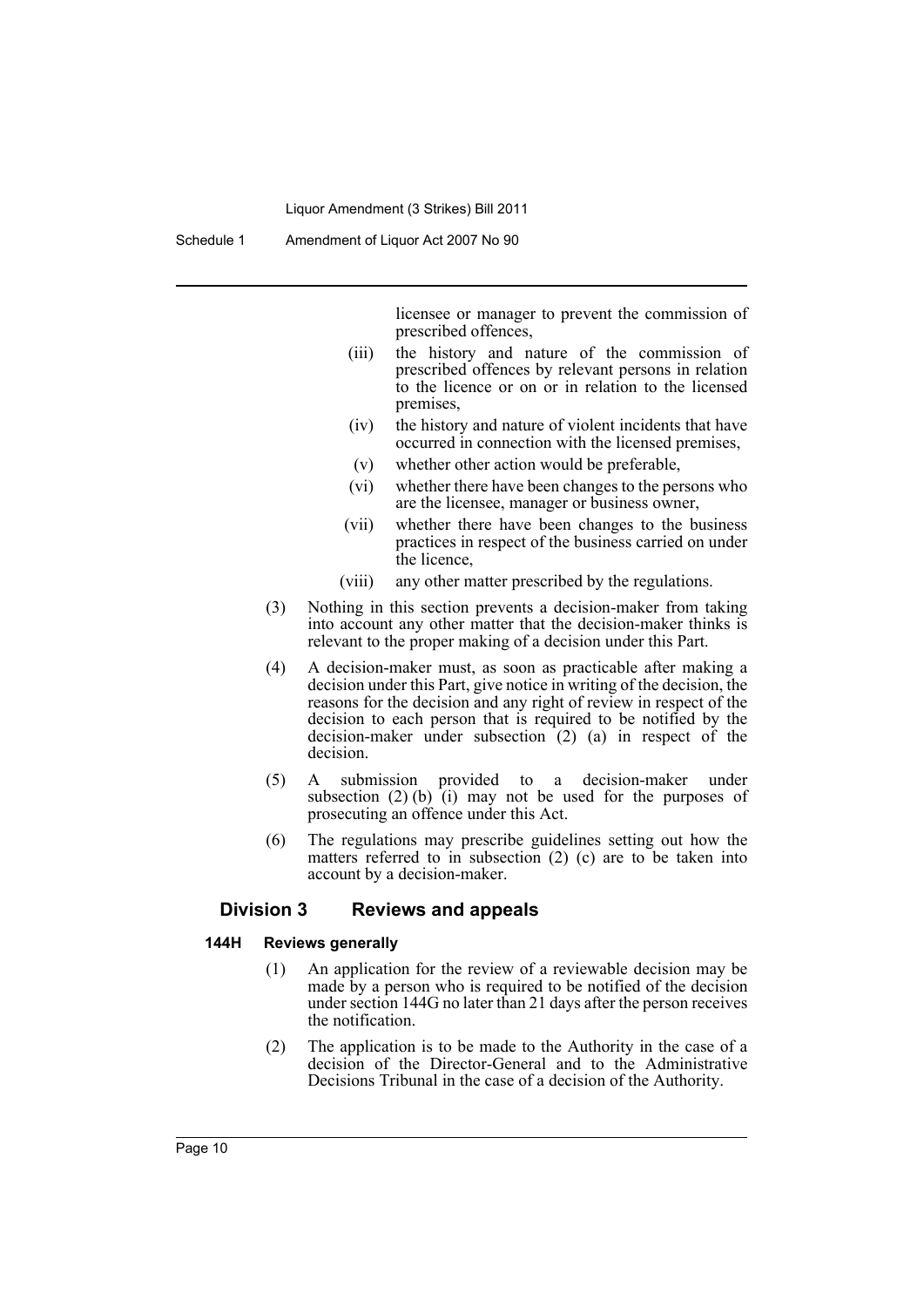Amendment of Liquor Act 2007 No 90 Schedule 1

- (3) Part 2 of Chapter 5 of the *Administrative Decisions Tribunal Act 1997* does not apply to an application to the Administrative Decisions Tribunal for a review of a decision of the Authority under this Part.
- (4) An application for a review operates to stay the reviewable decision unless the body conducting the review otherwise directs.
- (5) The operation of any remedial action taken in respect of a strike is suspended during any time that the decision to impose the strike is stayed.
- (6) In determining an application for review under this section, the body conducting the review must take into account any matter that was required to be taken into account in making the reviewable decision that is the subject of the review.

#### **144I Reviews by Authority**

- (1) In determining an application for review under this Division, the Authority may:
	- (a) confirm the decision the subject of the application, or
	- (b) vary the decision, or
	- (c) revoke the decision.
- (2) The Director-General is to give effect to any decision of the Authority under this Division to vary or revoke the decision the subject of the application for review.
- (3) The Authority may not make any decision in relation to an application for review under this Division unless a member of the Authority who is or has been a Judge, or has been an Australian lawyer for at least 7 years, is present at the meeting of the Authority or the committee of the Authority at which the decision of the Authority is made.

#### **144J Appeals**

(1) An appeal against a conviction for a prescribed offence does not operate to prevent a strike being incurred as a result of the commission of the offence or to prevent the taking of remedial action in respect of such a strike but an appeal does operate to suspend the operation of any such remedial action until the appeal is determined or withdrawn.

**Note.** If the appeal is successful and the conviction is overturned a strike based on the conviction is revoked and any remedial action taken as a result of such a strike ceases to have effect.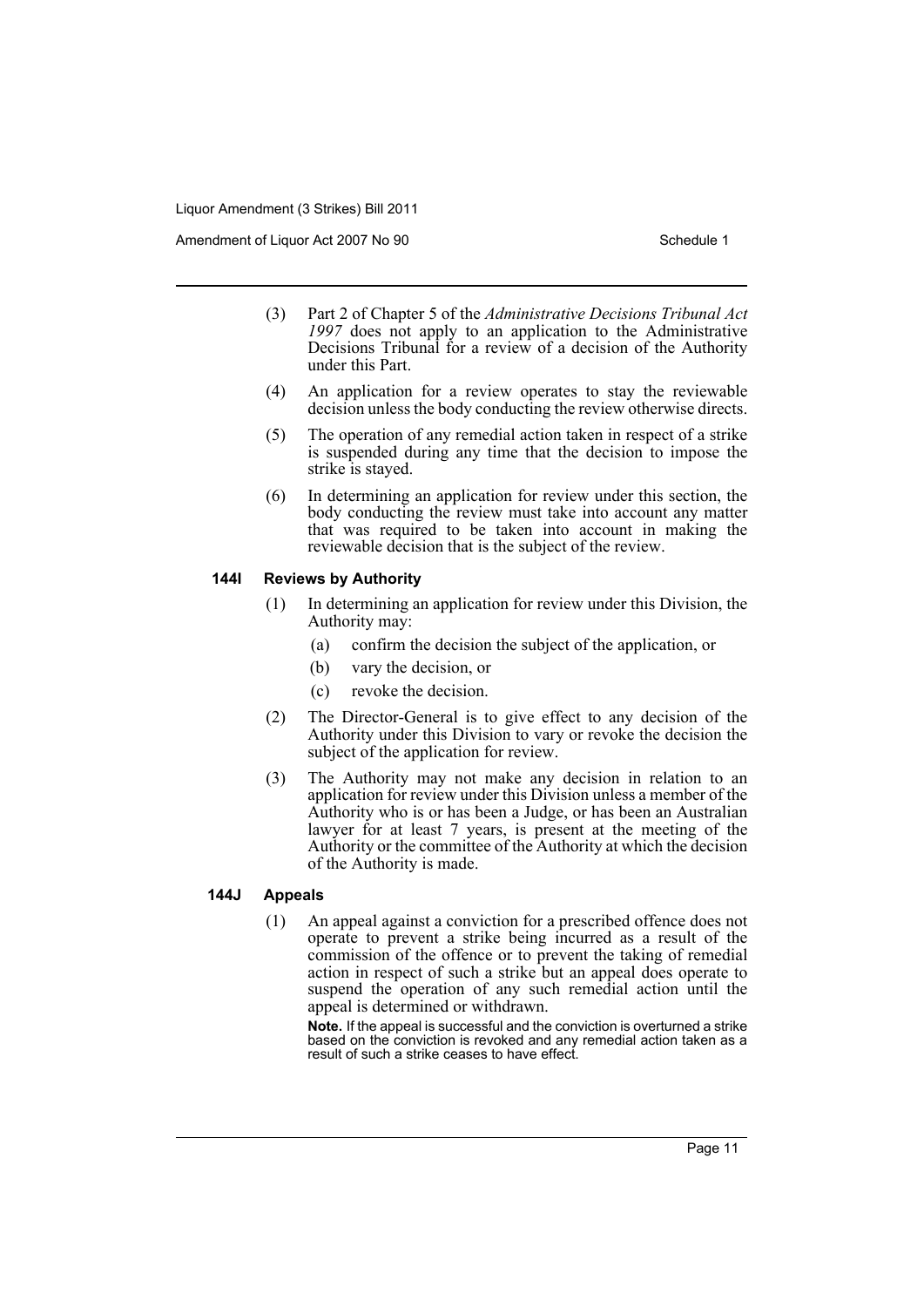Schedule 1 Amendment of Liquor Act 2007 No 90

(2) The Director-General or the Authority may, if satisfied that circumstances have changed during the period that the operation of remedial action is suspended under this section, replace the remedial action with any remedial action that the Director-General or the Authority could have taken had those changed circumstances applied when the relevant strike was incurred.

#### **144K Review of Part**

- (1) The Minister is to review this Part to determine whether the policy objectives of the Part remain valid and whether the terms of the Part remain appropriate for securing those objectives.
- (2) The review is to be undertaken as soon as possible after the period of 4 years from the commencement of this Part.
- (3) A report on the outcome of the review is to be tabled in each House of Parliament within 12 months after the end of the period of 4 years.

#### **[3] Section 150 Penalty notices**

Insert "or 9A" after "Part 9" in section 150 (5).

#### **[4] Schedule 1 Savings and transitional provisions**

Insert at the end of clause 1 (1):

*Liquor Amendment (3 Strikes) Act 2011*